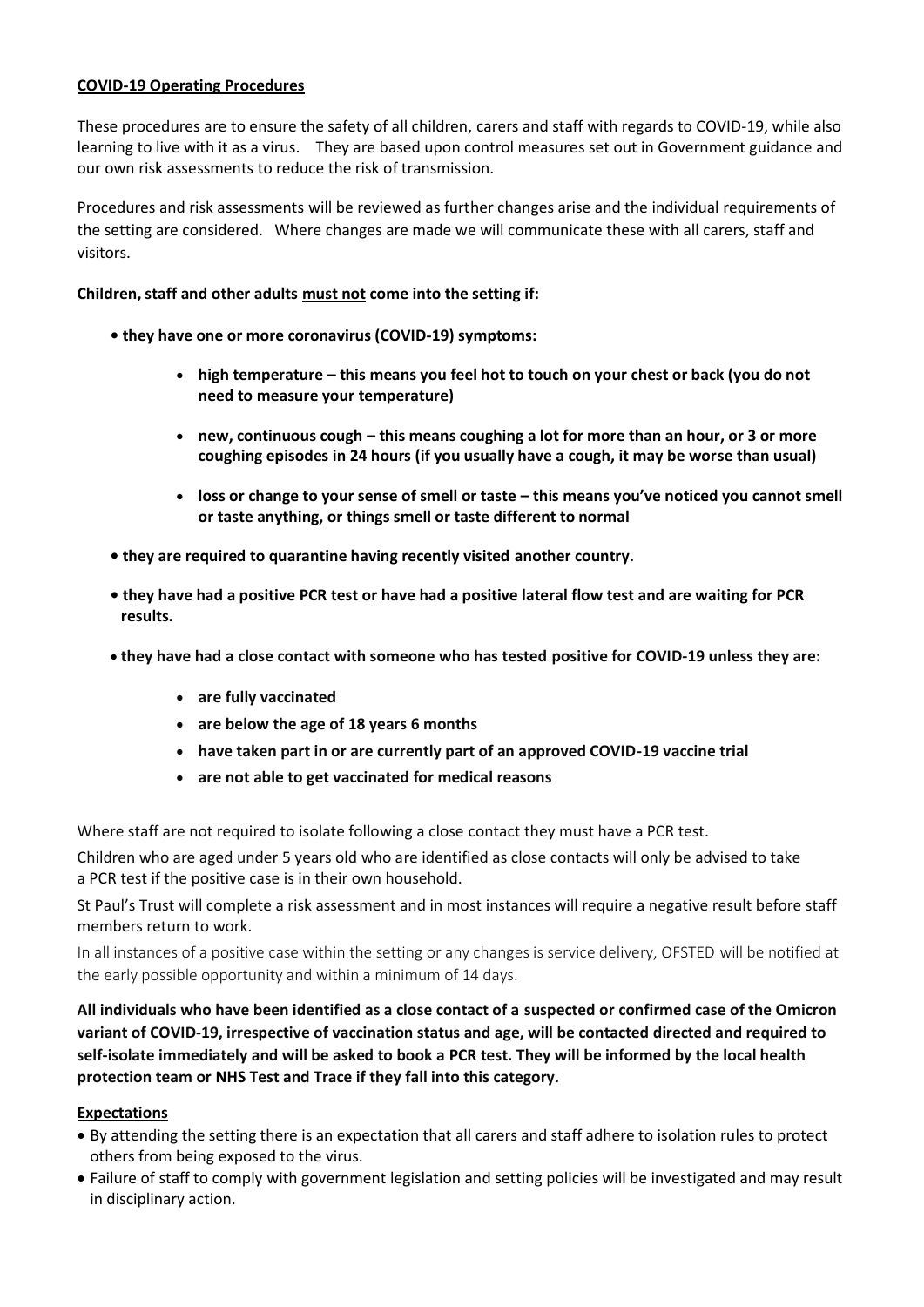• Failure of carers to comply with government legislation and setting policies may result in withdrawal of the nursery place.

# **Social distancing**

- Wherever possible carers, staff members and other professionals should continue to social distance and where this is not possible must wear a face covering.
- Carers entering the nursery for the purpose of settling in a new child or in an emergency should wear a face covering and sanitise hands.

## **Drop off & collection**

- Only carers who are symptom free and/or have completed the required isolation period or had negative test can drop off or collect their child from the building
- Drop off and collection will continue to be at the front door of the nursery.

## **Face coverings**

- Carers and visitors are expected to wear face coverings when in the building unless exempt.
- Staff members must wear a face covering throughout the building unless in the nursery, nursery office or in the staff room.
- The nursery has a small contingency supply of face coverings for parents and staff as necessary.

## **Hygiene**

- Hands should continue to be cleaned regularly and staff will ensure that children are supported to this throughout the day.
- Catch it, bin it, kill it approach must be continuously promoted.
- All waste should be disposed of in a hygienic and safe manner.
- Waste bins should be emptied as necessary throughout the day.
- Where a child or staff member shows symptoms all cloths, mops and PPE used must be double bagged, labelled with date and stored in external waste bin for 72 hrs before leaving site.

#### **Cleaning**

- https://www.gov.uk/government/publications/covid-19-decontamination-in-non-healthcare-settings/covid-19-decontamination-in-non-healthcare-settings must be followed at all times and any updates implemented.
- St Paul Community Development Trust Cleaning Risk Assessment relating to COVID-19 followed at all times.
- Touchpoints and hand washing facilities will be cleaned and sanitised twice a day at minimum.

#### **PPE**

- Government guidance is that additional PPE is not required for general use but should continue to be worn as normal for nappy changing and administration of first aid.
- Full PPE should be worn by staff member if with a child who is showing symptoms while waiting for carer to collect them if staff member is unable to social distance.

#### **Ventilation**

- Windows will be open wherever possible to ensure proper ventilation while maintaining a comfortable environment
- The lift must not be used unless essential.

# **Staff well-being**

- Carers will be expected to understand the need for flexibility with regards to required procedures and practice, including the need to isolate where children or adults have symptoms.
- Staff will be given regular opportunities to share concerns and suggestions that may arise.

#### **Staff with increased risks**